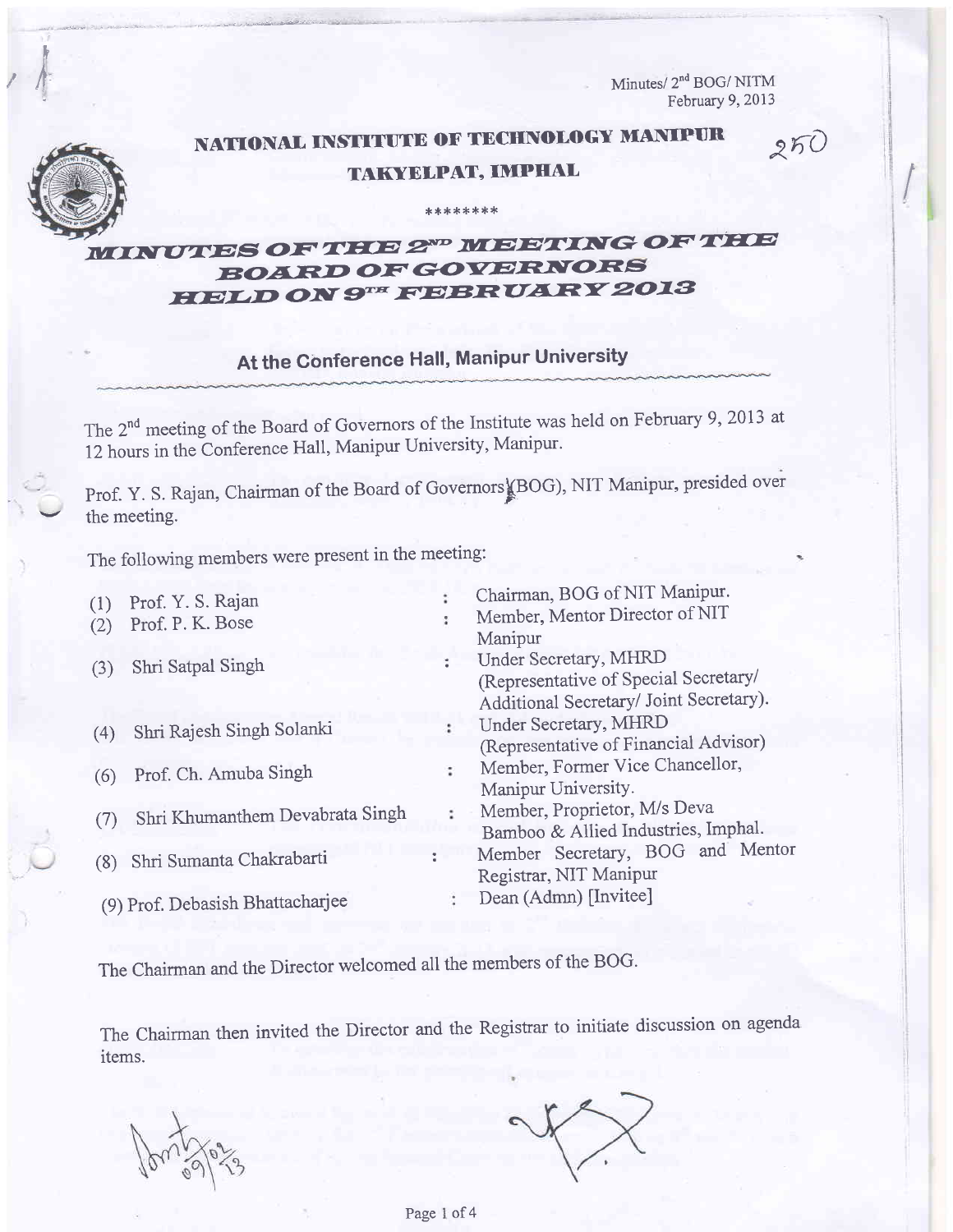Minutes/  $2<sup>nd</sup>$  BOG/ NITM February 9, 2013

 $24$ 

#### ITEM NO. 2.1: Confirmation of the Minutes of the 1<sup>st</sup> BOG Meeting of NIT Manipur held on July 13,2010.

The minutes of 1<sup>st</sup> Board of Governors meeting held on July 13, 2010 were circulated to all the members for comments/ observations. The minutes of the 1<sup>st</sup> BOG meeting was confirmed.

ITEM NO. 2.2: Action taken on the decision of the First meeting of the Board of Governors held on July 13, 2010 in the conference Room of MHRD, Shastri Bhawan.

The action taken report were noted.

 $\sqrt{2}$ 

ITEM NO. 2.3: To consider introduction of two new B.Tech Courses from Academic Session 2013-14.

The Board approved to start the B. Tech. in Civil Engineering and B. Tech. in Mechanical Engineering from the academic session 2013-14.

#### ITEM NO. 2.4: To consider the Draft Annual Report 2010-11 and 2011-12.

The Board approved the Annual Report 2010-11 and 20ll-12 of the institute. The Board suggested that a Chapter be included on the permanent Campus along with photographs.

**ITEM NO. 2.5:** The recommendation of 2nd Building & Works Committee meeting of NIT Manipur.

The Board considered and approved the minutes of  $2^{nd}$  Building & Works Committee meeting of NIT Manipur held on  $21^{st}$  January 2013 with amendment as reflected in the  $2^{nd}$ Finance Committee Minutes.

#### **ITEM NO. 2.6:** To consider the construction of Assam Type structure for hostels & classroom in the permanent campus at Langol.

The Board approved to award the work to Education Engineering Cell, Govt. of Manipur in line with the decision taken in the  $2<sup>nd</sup>$  Finance Committee Meeting held on 9<sup>th</sup> Feb 2013 and sanctioned the expenditure of Rs.16 (Sixteen) Crore for the said construction.

Page  $2$  of  $4$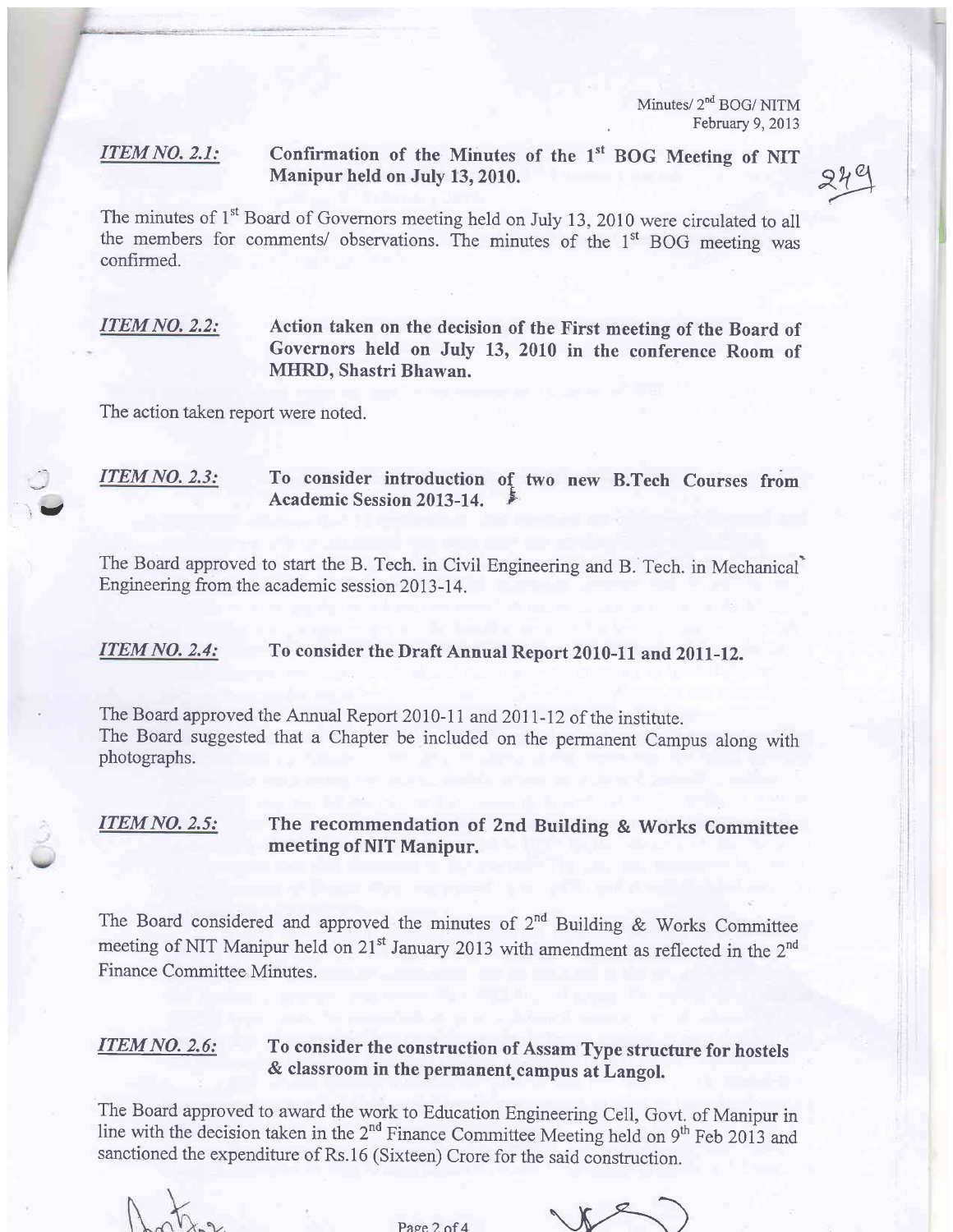Minutes/  $2<sup>nd</sup>$  BOG/ NITM February 9, 2013

# \*

#### ITEM NO. 2.7: To consider the minutes of the 2<sup>nd</sup> Finance Committee meeting held on 9<sup>th</sup> February 2013.

The Board considered and approved the minutes of the  $2<sup>nd</sup>$  Finance Committee meeting of NIT Manipur held on 9<sup>th</sup> February 2013.

#### ITEM NO. 2.8: Proposal for raising the of age of retirement of Director.

The Board approved to raise the age of retirement of Director of NIT Manipur upto <sup>70</sup> vears.

#### ITEM NO. 2.9: Any other item with permission of the Chair.

 $\overline{Q}$ 

(a) BOG was informed that 12 applications were received for the post of Registrar and the interview will be conducted very soon after due scrutiny of the applications.

F

- (b) BOG discussed the new Gazette Notification regarding the composition of BOG for National Institutes of Technology. BOG expressed concern that it will be very diffrcult to have all the members mentioned in the notification in the BOG Meeting and having the quorum might not be feasible most of the time. It was unanimously decided that the concern of the Board regarding the difficulty apprehended in conducting the meetings of the Board may be communicated to the MHRD with <sup>a</sup> request to consider the amendment in the notification with regard to the composition of the Board.
- (c) The report submitted by EdCIL to MHRD was also elaborateiy discussed and the BOG felt that no further follow up is required as the report was not based on facts and without considering the ground reality, it was sketchy and general in nature. As such there was no Ad-hocism in the planning process of NIT Manipur. A draft Master Plan was also prepared earlier but cannot be pursued further pending constitution of BOG. A note was presented to  $BOG$  by the Director on the report of EdCIL which was also discussed in the meeting  $\widetilde{T}$  the proposal submitted by EdCIL for preparation of Master Plan was placed in the BOG and it was decided that it is not necessary at this stage.

It was decided that Master Plan will be prepared through open tendering process inviting expression of interest. It was further decided that for the preparation of the Master Plan relevant information will be provided to the selected firm. Before the tendering process Institution like NESAC, Manipur University specialist in ground water may be consulted to give a detailed description of what NITM is looking for. The Master Plan should provide different options. It was decided that the preparation of Master Plan may be done within the ceiling of Rs.10 (ten) lakhs.

The works already awarded to CPWD and the work to be awarded to Education Engineering Cell in the permanent campus as well as the completion of boundary wall has to be completed expeditiously.

The Board resolved to place on record the contribution and unstinted support extended by Shri Moses Chalai, (Former Commission Higher and Technical

Page 3 of 4